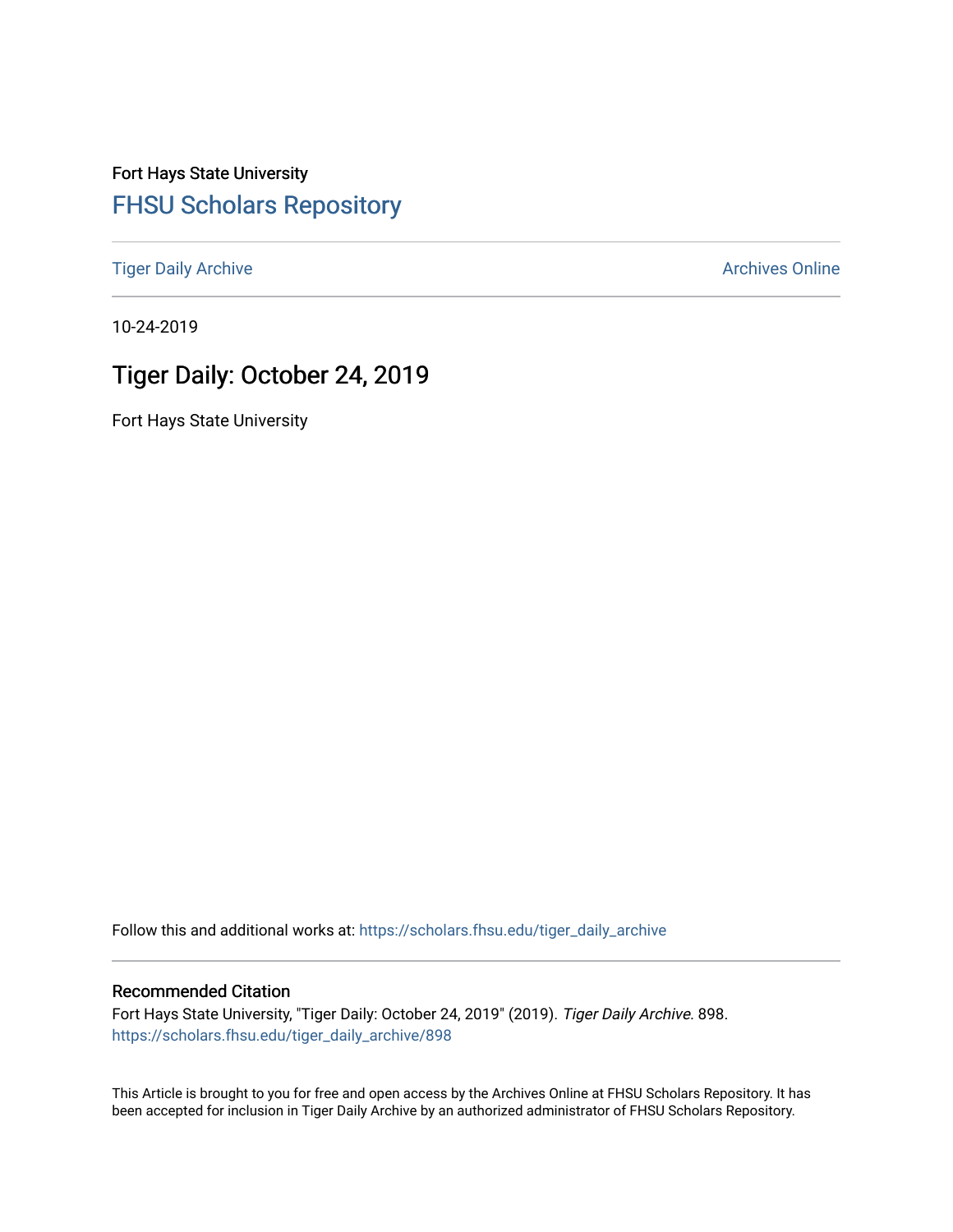## **Tiger Daily [October 24, 2019]**

Tiger Daily

Thu 10/24/2019 10:26 AM

**To:** Tiger Daily <TigerDaily@fhsu.edu>



#### **ANNOUNCEMENTS**

- **Calendar: Upcoming Professional Development [Opportunities](#page-2-0)**
- **Phi Kappa Phi Excellence in [Innovation](#page-2-1) Award**
- **Academic Advising [Certificates](#page-2-2) and Training**
- **FHSU NAfME – [Collegiate](#page-3-0) Chapter Frozen Pastries Sale**
- **Voice To Vision Survey [Announcement](#page-3-1)**
- **Graduate Scholarly Experience Grant [Applications](#page-4-0)**
- **[Makerspace](#page-4-1) Materials Needed**
- **[Socktober](#page-4-2) is Here!**
- **Faculty and Staff Exchange [Opportunities](#page-4-3) in Xi'an and Lanzhou, China – Summer 2020**
- **German Study Abroad 2020 Summer Program in Essen, [Germany](#page-5-0)**
- **[Homecoming](#page-5-1) Survey Now Available**
- **STEPS to Success [Wellness](#page-5-2) Program**
- **Veteran's Day [Ceremony](#page-5-3)**
- **Safe [Trick](#page-5-4) or Treat**
- **Us 4 U/UAB – Cancer Council & Mayo Clinic [Fundraiser](#page-6-0)**
- **Updated Campus Advertising [Information](#page-6-1)**
- **NSSLHA Holiday [Evergreen](#page-6-2) Sales**
- **[Novels](#page-7-0) For Hope**

#### **EVENTS**

#### **THIS WEEK/WEEKEND**

- **["Open"](#page-7-1) Office Hours – TODAY; 11:00am to 1:00pm**
- **FHSU [Foundation](#page-7-2) Campus Campaign Kickoff Lunch – TODAY; 11:00am to 2:00pm**
- **United [Nations](#page-8-0) Day – TODAY; 12:00pm to 1:30pm**
- **Tertulia [\(Spanish](#page-8-1) Coffee Hour) – TODAY; 3:10pm to 4:10pm**
- **Red Flag [Awareness](#page-8-2) Walk - TODAY; 4:00pm to 5:00pm**
- **Student Town Hall [Meeting](#page-8-3) – TODAY; 5:00pm to 6:00pm**
- **[Makerspace:](#page-8-4) Cubesats– TODAY; 5:00pm to 6:00pm**
- **The [Crawl](#page-8-5) to End ALZ – October 26; 6:00pm**
- **Hays [Symphony](#page-9-0) Fourth Annual FREE Halloween Children's Concert October 27; 2:30pm**
- **Free [Community](#page-9-1) Meal – October 27; 5:30pm to 7:00pm**

## **FUTURE EVENTS**

- **Tech or [Treat](#page-9-2) – October 31; 1:00pm to 3:00pm**
- **[CommPortal](#page-10-0) Trainings – Dates and Times below**
- **MDC Workshop – [Leadercast](#page-10-1) Hays – November 6; Times below**
- **"pURE pie": Undergraduate [Research/Scholarly](#page-11-0) Activities Event – November 6; 5:30pm to 7:00pm**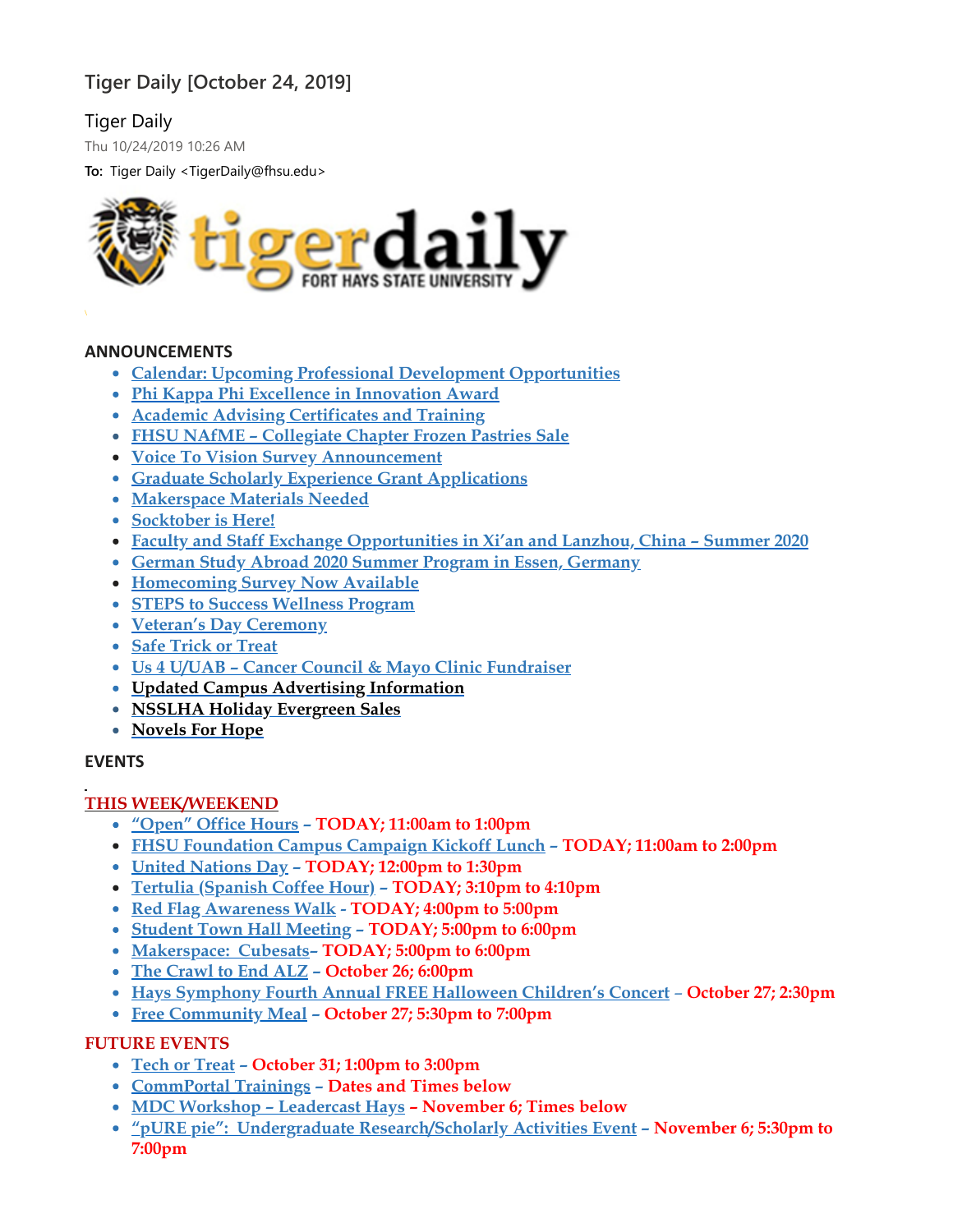- **Encore Series Presents – Cirque Mechanics: 42 FT – A Menagerie of [Mechanical](#page-11-1) Marvels – November 6; 7:30pm**
- **MDC Workshop – First [Impressions](#page-11-2) Matter: A Customer Service Workshop – November 19; 8:30am to 12:00pm**
- **MDC [Workshop](#page-11-2) – Customer Service in the Digital Age – November 19, 1:00pm to 4:30pm**

## **SHARE WITH STUDENTS**

- **First Year Student [Opportunity](#page-12-0) – 2019 First Year Institute**
- **Political Science [Offering](#page-12-1) Several Short Courses For Spring 2020**
- **[FHSU/Dane](#page-13-0) G. Hansen Internships**
- <span id="page-2-0"></span>**Chartwells Food Service [Committee](#page-13-1)**

## **ANNOUNCEMENTS**

## **Calendar: Upcoming Professional Development Opportunities**

Check out upcoming professional development opportunities! The TILT TigerLearn event calendar is your go-to for professional development at FHSU! Check it out here: [http://tigerlearn.fhsu.edu/events/.](http://tigerlearn.fhsu.edu/events/)

To provide faculty and staff with one easy place to see all professional development at FHSU, we're happy to include your event on the TigerLearn calendar. We can include links to your registration site, contact persons for questions, etc. Just contact [TILT-FacultyDev@fhsu.edu,](mailto:TILT-FacultyDev@fhsu.edu) and we'll add your event right away!

## <span id="page-2-1"></span>**Phi Kappa Phi Excellence in Innovation Award**

## *Phi Kappa Phi- \$100,000 Excellence in Innovation Award*

The collegiate honor society, Phi Kappa Phi, is now accepting submissions for its 2020 Phi Kappa Phi Excellence in Innovation Award. The recipient institution will receive \$100,000 in tangible recognition. The winner will be determined based on institutions' best practices in response to the changes facing higher education in the twenty-first century. This is a great opportunity to showcase Fort Hays State University's stand on- issues of affordability, access, diversity, retention, new technology, etc.

If you are interested please visit [https://www.phikappaphi.org/grants-awards/institutions/excellence-in](https://www.phikappaphi.org/grants-awards/institutions/excellence-in-innovation#.XY0FBlVKiUk)innovation#.XY0FBlVKiUk to learn about the award criteria, eligibility and application timeline for the 2020 \$100,000 Excellence in Innovation Award.

## <span id="page-2-2"></span>**Academic Advising Certificates and Training**

The Academic Advising and Career Exploration Center offers certificates for academic advisors each semester. The schedule for this fall is available below.

If you have attended sessions in the past and need to know which sessions you have left to receive your certificate, please email your name and department to **[advising@fhsu.edu](mailto:advising@fhsu.edu)** for assistance.

**NOTE:** This is open to both faculty and staff. Please feel free to bring your lunch to the session.

**RSVP:** Please let us know if you are planning to attend by replying to **[advising@fhsu.edu](mailto:advising@fhsu.edu)**. We will send you a calendar entry that you will need to "Accept and Send the Response Now". This will allow us to have the appropriate room size and number of handouts. We look forward to seeing you at our sessions.

#### **ADVISING SPECIAL POPULATIONS CERTIFICATE**

This certificate will provide information on working with the diverse needs of our students. Whether you are currently advising students in the population or not, you will gain information that can assist you. Participants must attend each session to receive the certificate. The following are the dates for the spring sessions.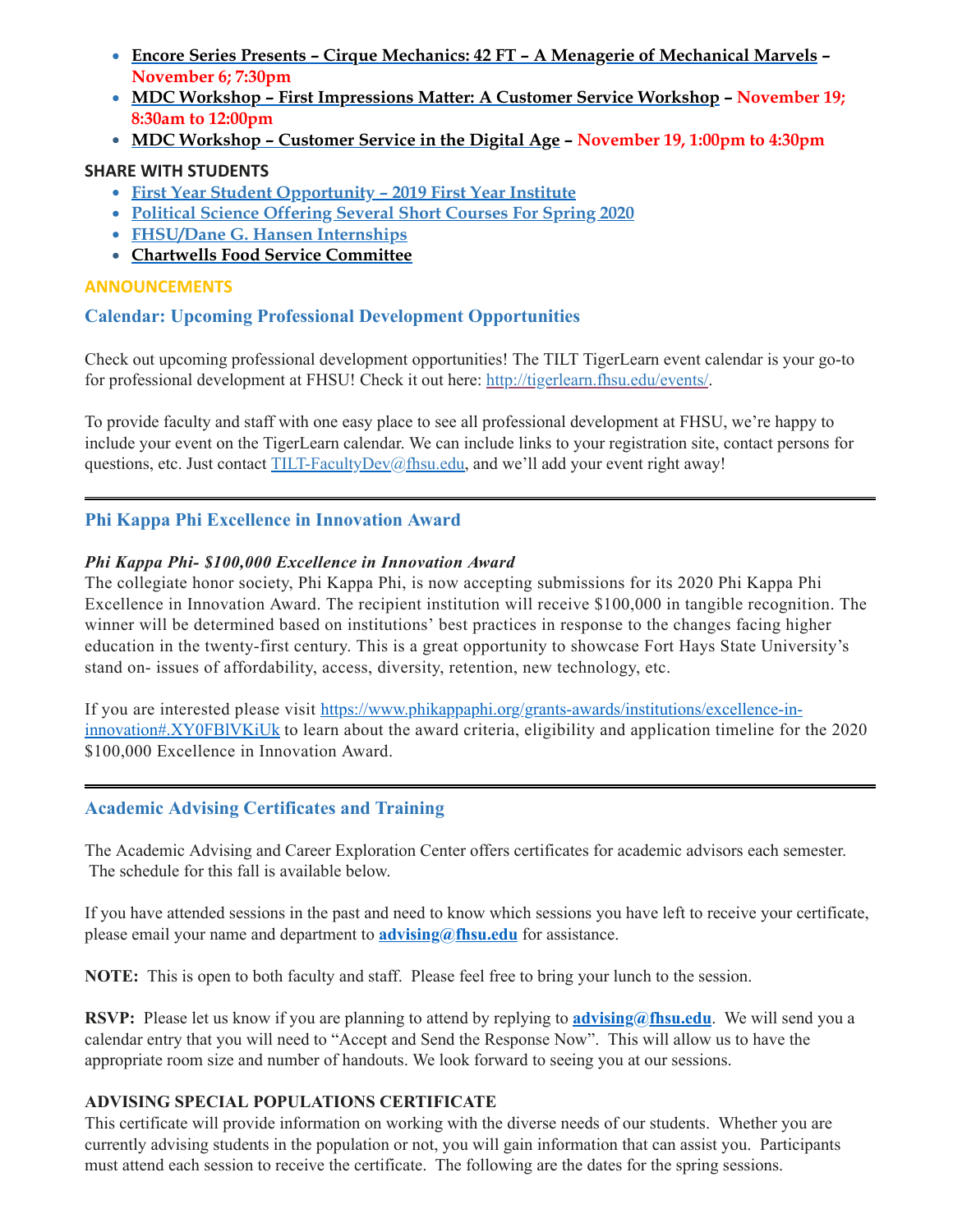October 17, 2019, 12-1 PM *Advising Special Populations-Student-Athletes* October 31, 2019, 12-1 PM *Advising Special Populations-International Students* November 7, 2019, 12-1 PM *Advising Special Populations-Students with Disabilities* November 21, 2019, 12-1 PM *Advising Special Populations-Transfer Students*

#### **Spring 2020 ACCESS for Student Success Advisor Training**

The ACCESS for Student Success program requires all first-time freshman to meet with their academic advisor six times throughout the first year (three in the fall, three in the spring). This training session will provide information on content and delivery methods that can assist advisors in the planning and execution of spring ACCESS I, II and III meetings. Advisors need to only attend one of the two dates listed.

November 19, 2019, 3-4:30 PM, Pioneer Room November 20, 2019, 3-4:30 PM, Calvary Room

#### **NACADA Webinars**

The Academic Advising and Career Exploration Center and Office of Student Affairs will be hosting the following webinars from NACADA: The Global Community for Academic Advising thanks to the generosity of the Office of Student Affairs. These webinars are open to faculty and staff.

Thursday, November 14, 2019 1:00 PM – 2:00 PM All I Need to Know (about Academic Advising) I Learned...

Wednesday, December 11, 2019 1:00 PM – 2:00 PM Academic Advising and Trans Equity: Building our Tomorrow

#### <span id="page-3-0"></span>**FHSU NAfME – Collegiate Chapter Frozen Pastries**

#### **Enjoy Delicious Kansas Maid Pastries for the Holidays!**

NAfME (National Association for Music Education)-Collegiate chapter members are selling Kansas Maid Frozen Pastries now through November 4! All 22-ounce frozen pastries are priced at \$15.25. Braid flavors include: Cherry, Cinnamon, Cream Cheese, Apple, Strawberry-Cream Cheese, Italian (garlic and herbs), and Raspberry. Cinnamon Rolls and Caramel Sticky Buns are 9-count items. Payment is due when orders are placed. **Mark your calendars! Orders must be picked up on Wednesday evening, November 20 th , between 6:00-7:00 p.m. in**

**Parking Lot A2, directly across from the Memorial Union main entrance. Pastries not picked up by 7:00 p.m. will be resold**.

For more information or to place your order, call 785-628-5352 or email [ljandrews@fhsu.edu.](mailto:ljandrews@fhsu.edu) We look forward to your support!

*Laura J. Andrews, NAfME-Collegiate Chapter Adviser*

#### <span id="page-3-1"></span>**Voice to Vision Survey Announcement**

Chartwells is excited to announce that Voice to Vision Surveys are now online. Please take a moment to share your feedback by October 31<sup>st</sup>. Behalf of Chartwells, I thank you for your feedback & time. Amila Ramanayake, Senior Director of Dining Services, Chartwells Fort Hays State University.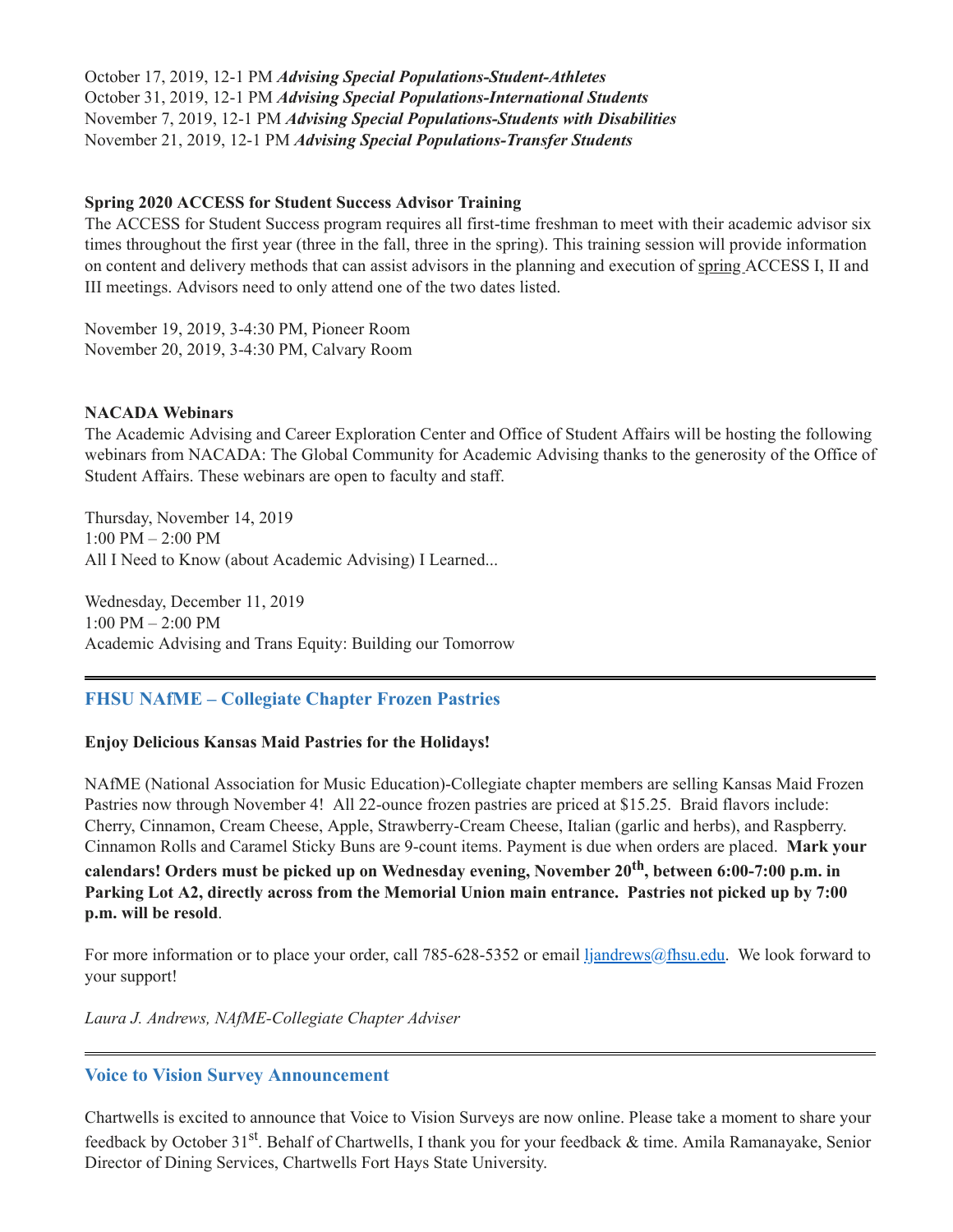## <span id="page-4-0"></span>**Graduate Scholarly Experience Grant Applications**

Now accepting applications for Graduate Scholarly Experience Grants! Deadline is November 1!

The Scholarship Environment Committee announces the call fort proposals for the Graduate Scholarly Experience (GSE) grant program for the 2019-2020 fiscal year. The purpose of the Graduate Scholarly Experience Grant Program is to engage graduate students with meaningful scholarly/creative/research activities. \$6,000 in grant funding is available in each semester (Fall and Spring).

All current Fort Hays State University graduate students are eligible to apply for grants up to \$500. Approved projects may not receive the full amount of funding requested. All graduate students actively doing scholarly/creative/research activities are encouraged to apply. Grants may be used for either consumable supplies for proposed research/scholarly/creative work OR to help defray costs for travel to present the results of such work.

Fall semester applications must be submitted on or before 11:59 p.m. November 1, 2019. Awards must be spent by June 10, 2020. Graduate students can apply for these funds for activities that occurred before the grant is awarded as long as the activity happened between July 1, 2019 and June 10, 2020.

For more information, and to apply, go to [https://fhsu.infoready4.com/CompetitionSpace/#manageCompetitionsDetail/1798878.](https://fhsu.infoready4.com/CompetitionSpace/#manageCompetitionsDetail/1798878)

For questions, please contact Dr. Keith Bremer at [Kabremer@fhsu.edu](mailto:Kabremer@fhsu.edu) or (785) 628-4644.

#### <span id="page-4-1"></span>**Makerspace Materials Need**

Makerspace is needing CLEAN empty gallon-sized plastic jugs! Please drop off at Forsyth Library downstairs in Makerspace 060 or email or call GG Launchbaugh for pick up:  $g$ glaunchbaugh@fhsu.edu 785-628-4538.

#### <span id="page-4-2"></span>**Socktober is Here!**

Did you know that socks are one of the most needed donation items for homeless shelters, but often one of the least donated? Tigers in Service will be collecting donations of socks, gloves, and new undergarments for the rest of October. All donations will be taken to Chicago IL and donated to Pacific Garden Mission and The Boulevard homeless shelters during Tigers in Service's Alternative Winter Break. Donation bins are located in the Memorial Union by Starbucks and in the Leadership Studies office in Rarick Hall 235.

If you have any questions, please email Marisa Carman at  $\frac{\text{service}(a,\text{fhsu.edu})}{\text{SUSU}}$ 

<span id="page-4-3"></span>**Faculty and Staff Exchange Opportunities in Xi'an and Lanzhou, China – Summer 2020**

Northwest University of Political Science and Law (NWUPL), located in Xi'an, China, and Northwest Minzu University (NWMU), located in Lanzhou, China, have faculty and staff exchange partnerships with FHSU.

Both universities send faculty scholars to FHSU during the Spring semester and, in exchange, FHSU is invited to send 10 faculty or staff for about 2 weeks to each of the universities.

1. For NWUPL, FHSU has chosen the dates of May 18-31.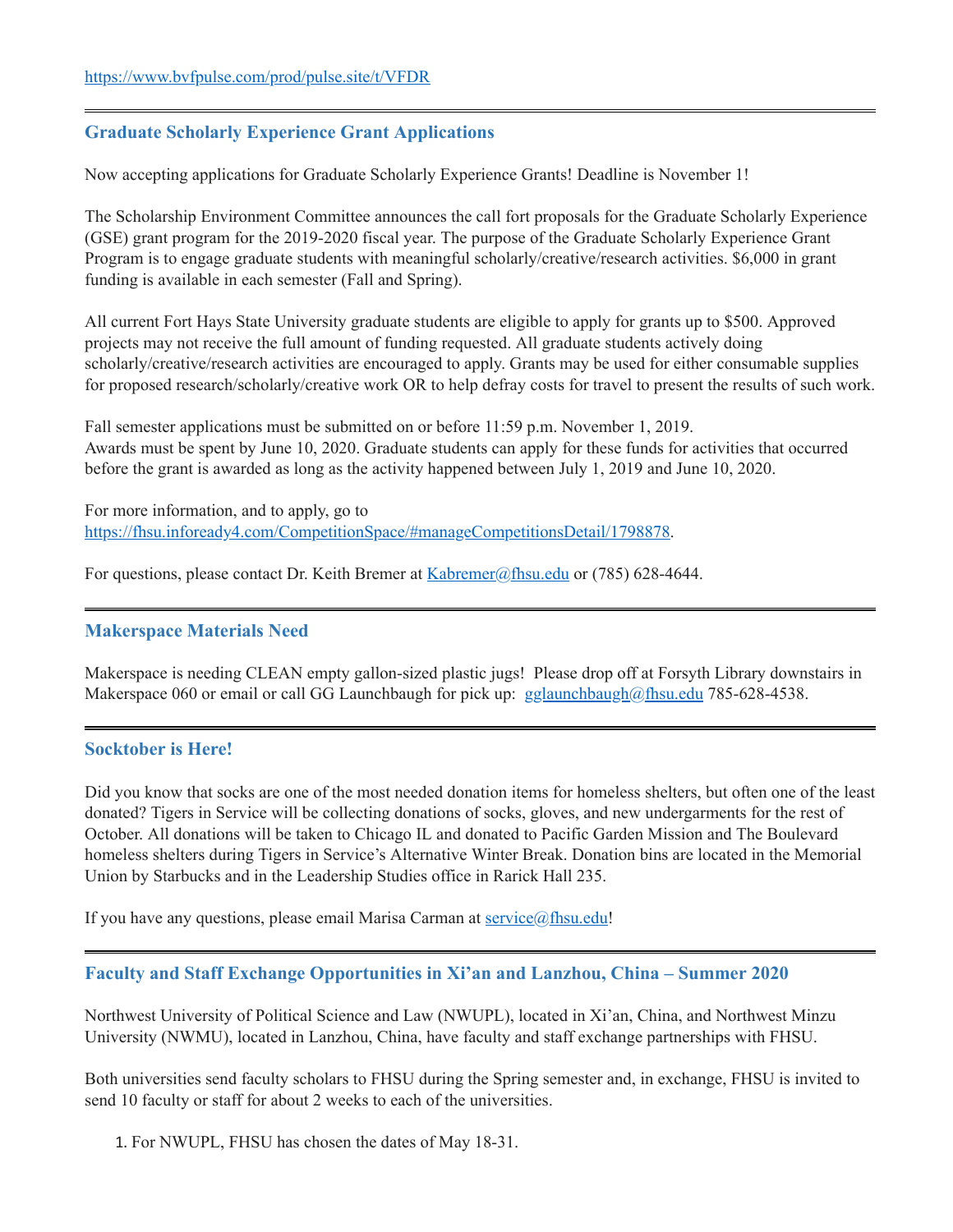FHSU will provide for international airfare, single-occupancy hotel (Xi'an Ji Yuan International Hotel) immediately across the street from the NWUPL campus, and the cost of a China tourist visa. NWUPL will provide meals or stipends for meals, local transportation and entrance tickets for sightseeing. Terracotta Soldiers, Wild Goose Pagoda, and Shaanxi Museum are just a few of the cultural experiences faculty may enjoy. FHSU faculty and staff are responsible for delivering at least one presentation during the visit.

2. For NWMU, FHSU has chosen the dates of May 18-31 for Group 1 and May 23-June 7 for Group 2.

NWMU will provide for international airfare, lodging, meals, and local transportation. FHSU will provide for the cost of a China tourist visa. FHSU faculty and staff are responsible for delivering at least one presentation during the visit.

If you are possibly interested in applying for any of these 2-week educational and cultural experiences in Xi'an or Lanzhou, and would like more information please email  $h$ rwilliams $@f$ hsu.edu or visit <https://www.fhsu.edu/globalpartnerships/resources>. The deadline for applications is October 31. Both NWUPL and NWMU will select 10 participants for each university. Once announced, FHSU's Office of Global Partnerships will hold additional meetings to assist with your preparation and travel.

#### <span id="page-5-0"></span>**German Study Abroad 2020 Summer Program in Essen, Germany**

Need five foreign language or elective credits? Also need to travel to Europe? Take care of both in June of 2020 with our Summer Program in Essen, Germany. Open to all majors, and you don't need to know German already. Find out more at an information meeting in Rarick Hall, room 395, at 5 pm on Thursday, October 24, or by contacting Ann Adams at **acadams**@fhsu.edu.

#### <span id="page-5-1"></span>**Homecoming Survey Now Available**

Homecoming 2019 has officially come to a close, and we would love to hear your feedback! Please complete the following link and share with us what your Homecoming experience was like and provide us with feedback on how we can improve for next year. Thank you in advance for taking the time to complete this survey. Please click the link to complete this year's Homecoming survey: [https://baseline.campuslabs.com/fhsu/homecoming2019.](https://baseline.campuslabs.com/fhsu/homecoming2019)

#### <span id="page-5-2"></span>**STEPS to Success Wellness Program**

Did you know that preventative health lab screening can help detect disease early and significantly impact your health?https://www.cdc.gov/publichealthgateway/didyouknow/topic/phs.html This week you are encouraged to schedule preventative lab screening through Student Health. Find out more about Student Health at the following link. <https://www.fhsu.edu/student-health/>

#### <span id="page-5-3"></span>**Veteran's Day Ceremony**

There will be a Veteran's Day ceremony on November  $11^{th}$  at  $11:11AM$  in the Sunset Atrium of the Memorial Union. All are encouraged to attend.

#### <span id="page-5-4"></span>**Safe Trick or Treat**

Hello everyone!

The Residence Hall Association (RHA)'s annual Safe Trick or Treat event is coming up on Tuesday, October 29, from 6-8pm in McMindes Hall. We are currently seeking volunteers to be tour guides, who will lead groups of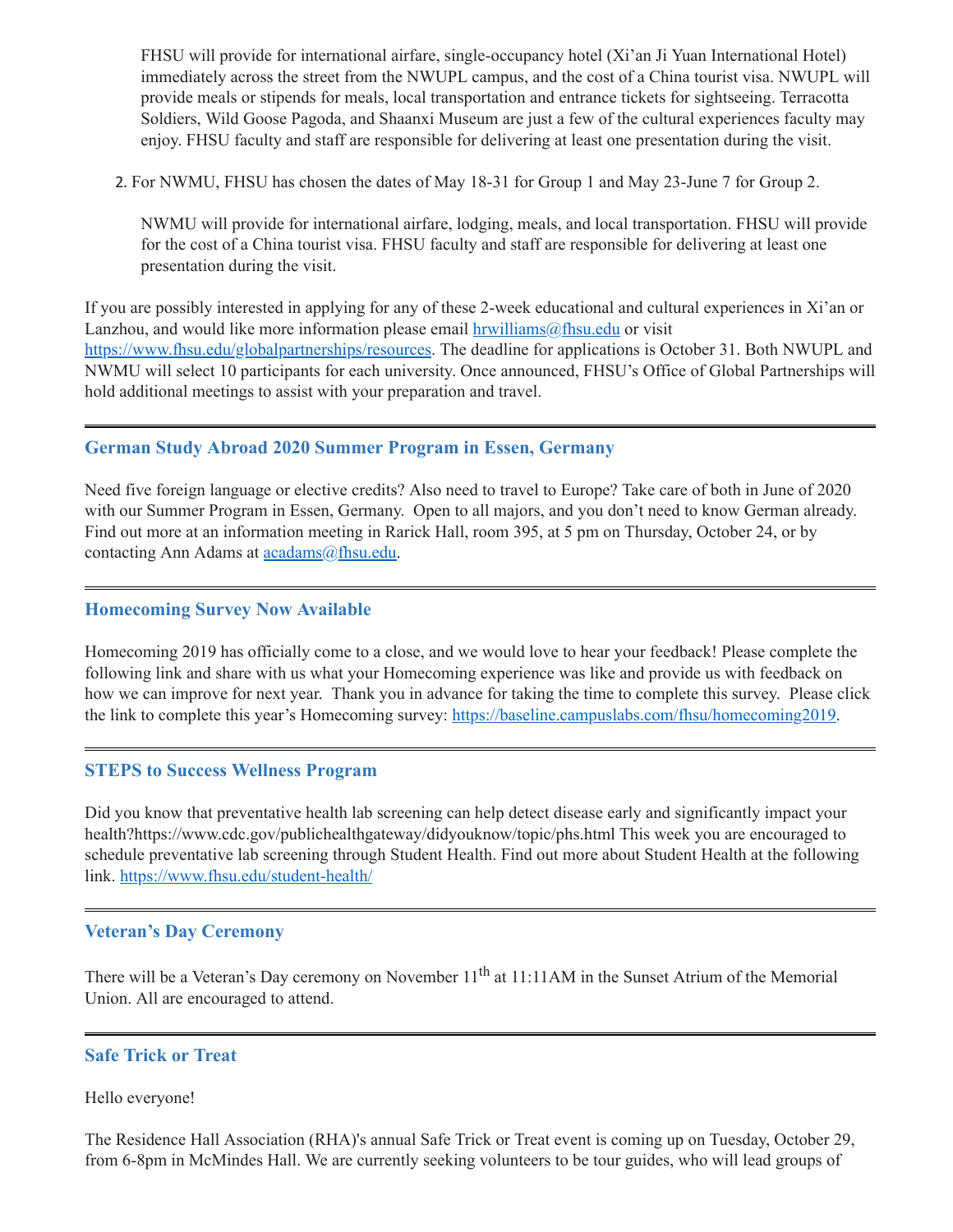children (about 10 at a time) through McMindes. This is an excellent opportunity to give back to your community and to have fun doing it!

If you have children please feel free to bring them to our annual event!!

#### *What is Safe Trick or Treat?*

Safe Trick or Treat is a night where elementary-aged children in the Hays area come to McMindes to go trick-ortreating! Children will be led in groups up and down the halls to get candy from marked dorm rooms, and each floor's lounge will have an activity for the kids to participate in.

#### *How do I get involved?*

If you live on campus, you can sign up at the front desk of any Residence Hall! If not, please feel free to email RJ Schnack @ [rcschnack@fhsu.edu](mailto:rcschnack@fhsu.edu)

## <span id="page-6-0"></span>**Us 4 U/UAB – Cancer Council & Mayo Clinic Fundraiser**

Us 4 U and the UAB invite the community to get their pink game faces on at this Saturday's football game, for a suggested donation of \$1. We will also have frosted Halloween cookies available for a freewill donation! All proceeds will benefit the Cancer Council of Ellis County and the Mayo Clinic (earmarked for cancer research). Find the event on TigerLink (Corq), or contact Zoey at  $u$ s  $4u$ . fhsu $(a)$  gmail.com with questions.

## <span id="page-6-1"></span>**Updated Campus Advertising Information**

The Fort Hays Memorial Union is excited to announce the transition of Union and campus advertising from the office of Student Engagement to the Memorial Union administrative office UN 208. Per the campus posting policy, advertising is a free service available to registered student organizations and campus departments. Banners, t-stand posters, exterior signs, table tents and poster route posters may be dropped off and approved in UN 208. Quad chalking and yard signs may be reserved and approved at this location as well, though it is the group's responsibility to chalk or post the yard signs. Digital signage requests for the union monitors will continue to be handled through this office.

Please see the following links for additional information and campus posting policies.

**Quad/Union advertising:** <https://www.fhsu.edu/union/services/quadunion-advertising>

#### **Poster Route:** <https://www.fhsu.edu/union/services/poster-route>

For questions or to book advertising please call 785-628-5305 or [fhsuunion@fhsu.edu](mailto:fhsuunion@fhsu.edu)

#### <span id="page-6-2"></span>**NSSLHA Holiday Evergreen Sales**

The holiday season will soon be here. Let us help you with your gift giving! Check out the link below to select a variety of fresh, evergreen options to be directly delivered to the recipient. To order online, simply:

- 1.) Click on the link to create your order: <https://sffsalestrack.com/NSSLHASherwoodForestFarm>
- 2.) Complete your information; select "No Seller, Credit Order to Group"
- 3.) Select the desired number of items
- 4.) Complete the delivery information for the recipient; you can also type a brief message to be included with your gift. *Price listed includes delivery!*
- 5.) Confirm your order for accuracy, then click "Pay Group by Check/Cash." Checks should be made to FHSU with NSSLHA in the memo line. You can send through campus mail to: Tara Marshall, CSD, AH 157.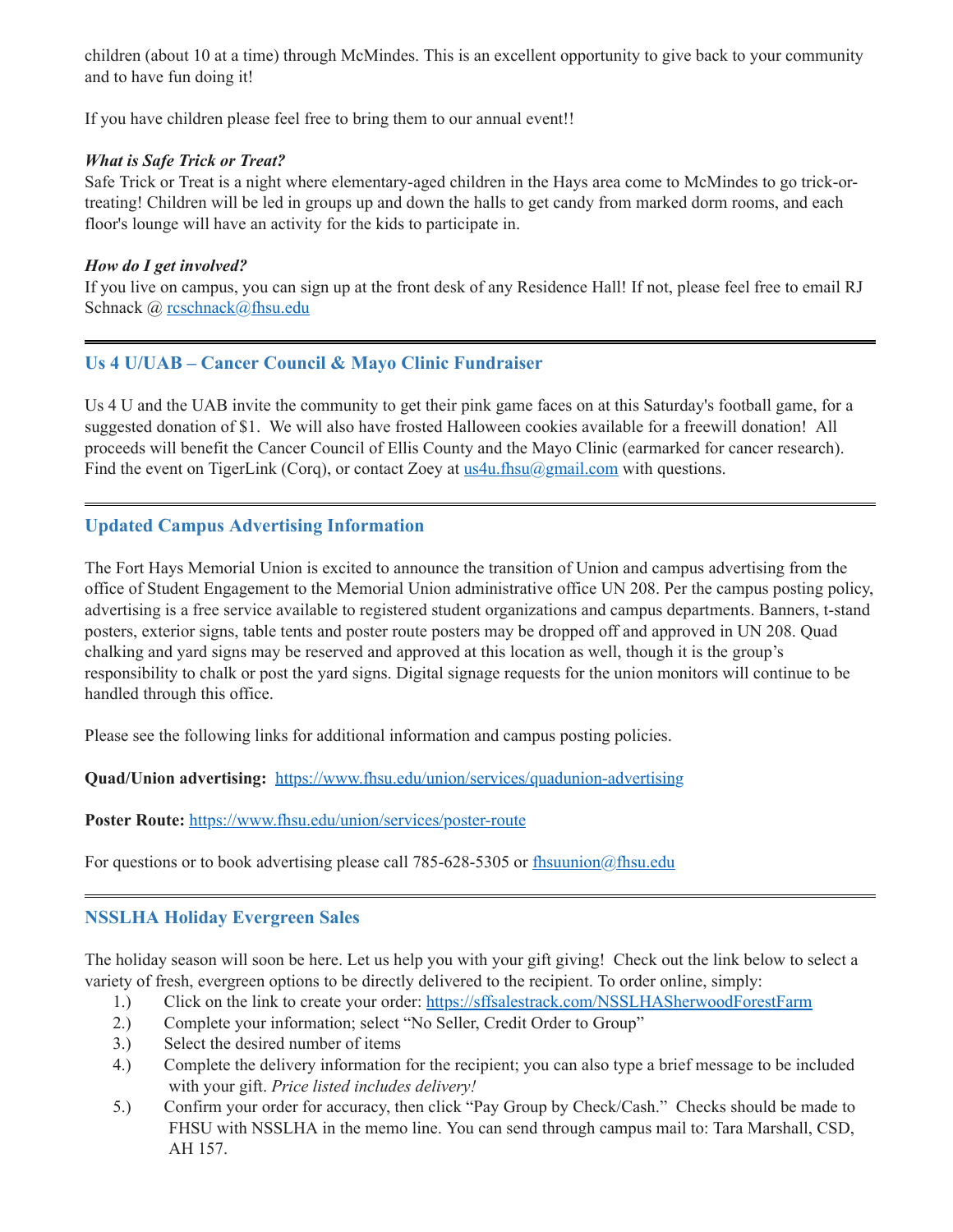If you'd prefer to order or pay in person, please contact Tara Marshall at [tsmarshall@fhsu.edu](mailto:tsmarshall@fhsu.edu) and a NSSLHA member will follow up with you.

Proceeds from this fundraiser will go towards the club to assist members with travel costs for conferences, guest speakers, donations to other non-profit organizations, etc. Items will be delivered the week of December  $2<sup>nd</sup>$ .

A sample wreath can be found on the door to the Herndon Clinic, AH 131. Come check it out; it smells wonderful!

Thank you for your support! *National Student Speech-Language-Hearing Association* (NSSLHA)

## <span id="page-7-0"></span>**Novels For Hope**

Novels for Hope is a diversity book club which provides an opportunity to read and discuss 2-3 books a semester. Each book and discussion is free-standing, meaning signing up for one book/discussion does not require participation in others.

We will offer a free copy of the book to the first 30 on-campus participants. We work on an honor system and ask that you only sign up to receive a book if you can attend the discussion. The book discussion will be available for the first time via Zoom if those who are not on campus would like to participate in the discussion of this book.

Our second Novels for Hope Book is *Just Mercy* by Bryan Stevenson. The discussion will take place on November 19 from @3pm in Forsyth Library. To sign up, please visit the following link: [https://tigerlink.fhsu.edu/submitter/form/start/352253.](https://tigerlink.fhsu.edu/submitter/form/start/352253)

For questions please contact [diversity@fhsu.edu](mailto:diversity@fhsu.edu)

#### **EVENTS**

<span id="page-7-1"></span>**"Open" Office Hours** Thursday, October 24; 11:00am-1:00pm Memorial Union, Faculty Lounge OR Online via Zoom: <https://fhsu.zoom.us/s/793554728>

In celebration of Open Access Week, Forsyth Library will be holding "Open" Office Hours, providing consultations and information about open scholarship and teaching, including:

- Publishing in open access journals
- Adopting open educational resources for your course materials
- Making your scholarship open through the FHSU Scholars Repository
- Creating, adapting, or adding supplementary materials to openly licensed textbooks through the Open Textbook Grant Program

Questions? Contact Jennifer Sauer ([jsauer@fhsu.edu](mailto:jsauer@fhsu.edu)) or Claire Nickerson [\(cenickerson@fhsu.edu\)](mailto:cenickerson@fhsu.edu).

#### <span id="page-7-2"></span>**FHSU Foundation Campus Campaign Kickoff Lunch** Thursday, October 24; 11:00am-2:00pm Robbins Center

Your FHSU Foundation (the fundraising arm of the university) truly appreciates all that you do for Fort Hays State University. Please consider taking your role as faculty and staff one step further by making a financial gift in support of FHSU and our students.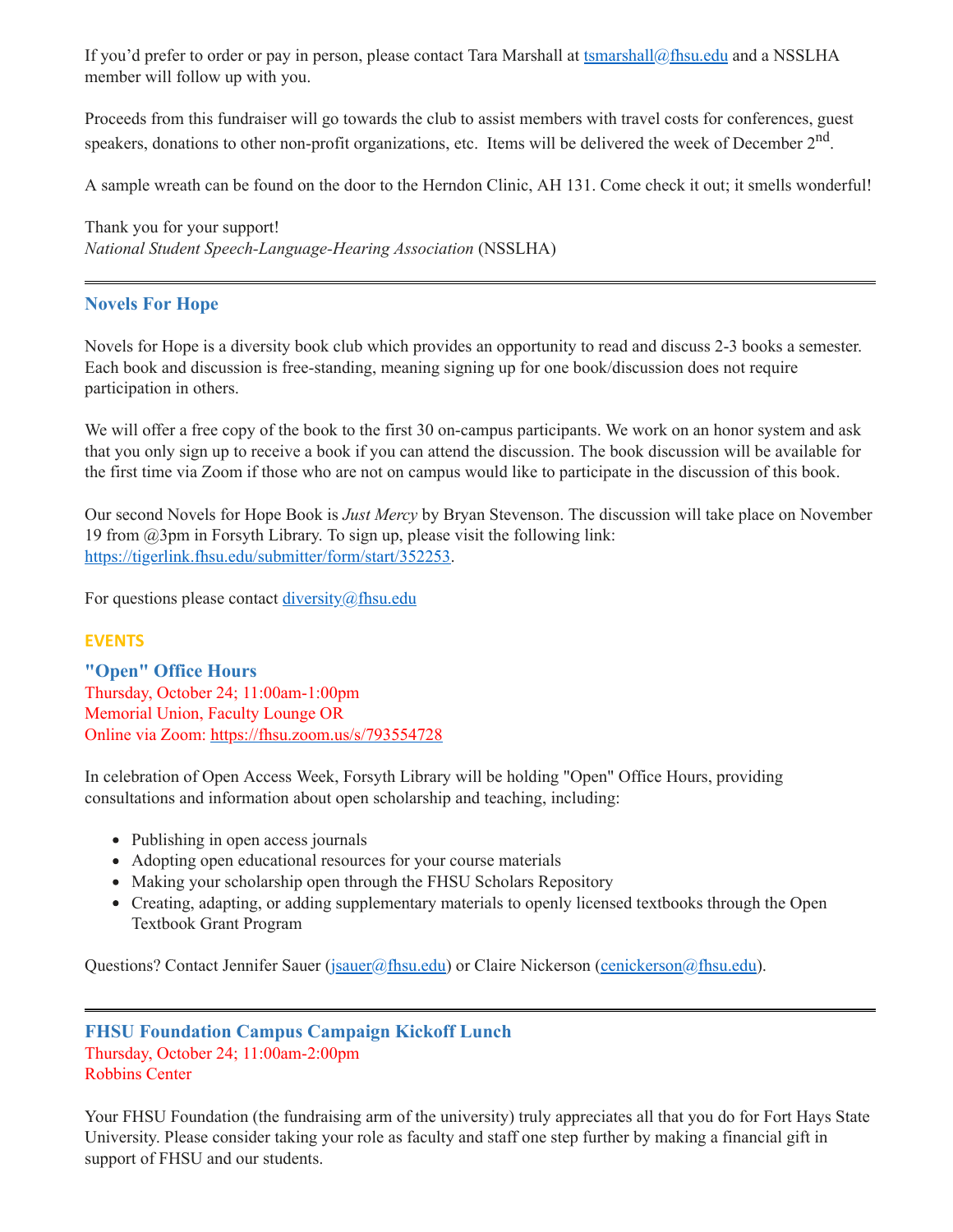We'll be kicking off our annual Campus Campaign with a delicious come and go lunch for all faculty and staff this Thursday, Oct. 24 from 11:00 AM – 2:00 PM in the Robbins Center. Please consider joining us. Our treat!

Come enjoy chili or chicken noodle soup with cinnamon rolls from JD's Chicken. No RSVP necessary.

<span id="page-8-0"></span>**United Nations Day** Thursday, October 24; 12:00-1:30pm Memorial Union

Global Leadership Project will be celebrating United Nations Day on October 24<sup>th</sup>! Stop by their table in the Memorial Union to learn about UN Day and play the global flag game for a chance to win a prize!

<span id="page-8-1"></span>**Tertulia (Spanish Coffee Hour)** Thursday, October 24; 3:10-4:10pm Rarick Hall, Room 395

Tertulia (Spanish Coffee Hour) is scheduled for Thursday, October 24 in Rarick Hall 395 from 3:10-4:10pm. Tertulia is sponsored by the Department of Modern Languages. For more information, email Chita Espino-Bravo at [c\\_espinobravo@fhsu.edu.](mailto:c_espinobravo@fhsu.edu)

<span id="page-8-2"></span>**Red Flag Awareness Walk** Thursday, October 24; 4:00-5:00pm The Quad

Participate in the Women's Leadership Project's Red Flag Awareness Walk to learn more information about red flags in relationships, what to do if you're ever in that situation, and possible ways you can be an advocate for somebody in a harmful relationship.

<span id="page-8-3"></span>**Student Town Hall Meeting** Thursday, October 24; 5:00-6:00pm Memorial Union, Cody Commons

American Democracy Project has partnered with Student Government Association for Free Speech Week. The Student Town Hall Meeting will be comprised of student leaders that will engage and facilitate conversations with FHSU students who have concerns regarding any issues they feel need to be addressed. There will be a drawing for an ADP Free Speech T-shirt. ADP will also provide free Pizza and SGA will provide beverages to the first 25 attendees.

<span id="page-8-4"></span>**Makerspace: Cubesats** Thursday, October 24; 5:00-6:00pm Maker Space Forsyth Library 060

Come to Makerspace and learn how to make CUBESATS Free and open to the public Sponsored by Science and Mathematics Education Institute [www.fhsu.edu/smei](http://www.fhsu.edu/smei)

<span id="page-8-5"></span>**The Crawl to End ALZ** Saturday, October 26; 6:00pm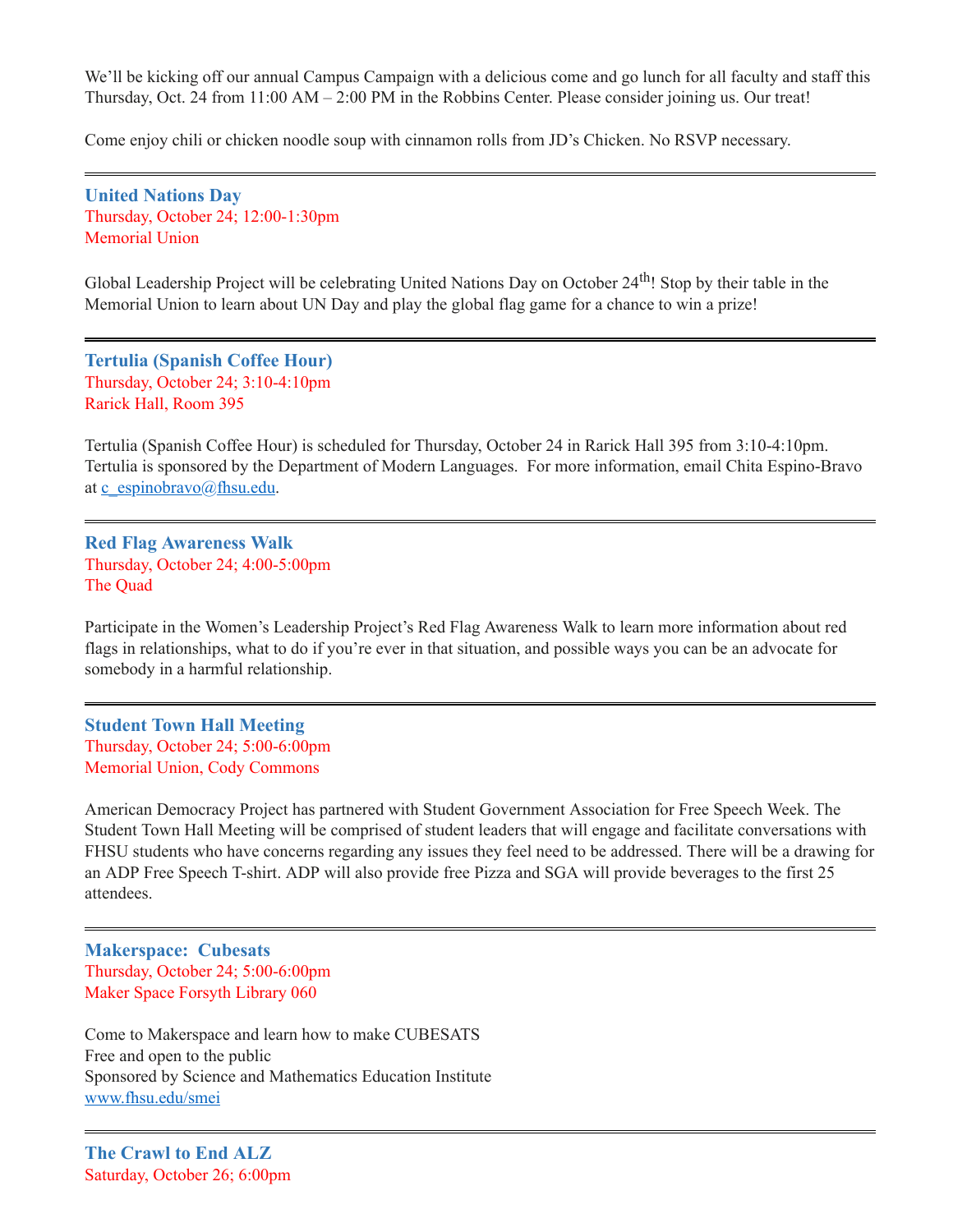## Uptown Fox

The Crawl to End ALZ is a pub crawl to raise money for Alzheimer's research and awareness. It's a fun way to support a fantastic cause.

The Crawl to End ALZ is **Saturday, October 26, 2019**, from 6-9 pm in downtown Hays, KS. Stop at popular bars in Hays including Uptown Fox, Wild Rose, Brass Rail, Toby Jugs, Sip N Spin, On the Rocks and Golden Q. Have a blast with drink specials, games, prizes, costume contests and more. Receive a commemorative crawl t-shirt (if you sign up by October 11).

Tickets for the Crawl to End Alz are \$25.00.

Come by yourself and meet some new people, grab a friend or form an entire team! We'll start our crawl at Uptown Fox at 6 pm. Routes will be assigned at that time. The after party and costume contest will be held at Sip N Spin at 9 pm. This event is for ages 21+. Purchase your tickets at [https://www.eventbrite.com/e/crawl-to-end-alz-tickets-](https://www.eventbrite.com/e/crawl-to-end-alz-tickets-69727880969)69727880969

Questions contact Jenny Leiker [jleiker@nex-tech.com](mailto:jleiker@nex-tech.com) or 785-625-7070.

<span id="page-9-0"></span>**Hays Symphony Fourth Annual FREE Halloween Children's Concert** Sunday, October 27; 2:30pm Beach/Schmidt Performing Arts Center

The Hays Symphony invites you to its fourth annual FREE Halloween Children's Concert on Sunday, October 27 th , 2:30pm at Beach/Schmidt Performing Arts Center. This year's concert features the award-winning *Beethoven Lives Upstairs* musical drama highlighting Beethoven's life and music from the perspective of his young neighbor, Christoph. The story is told by two local actors, while the Symphony performs over 25 excepts of Beethoven's most famous works. A host of pre-concert activities start at 1:30pm, including an instrument petting zoo, a How We Hear exploration, a costumed Halloween parade and more. NEW this year, group lessons on violin and cello (advance registration required). For full details and to reserve tickets, go to [www.hayssymphony.org.](http://www.hayssymphony.org/)

<span id="page-9-1"></span>**Free Community Meal** 2<sup>nd</sup> and 4<sup>th</sup> Sundays every month; 5:30-7:00pm Breathe, 703 Main Street

Come join us for a home cooked meal and some good conversation!

<span id="page-9-2"></span>**Tech or Treat** Thursday, October 31; 1:00-3:00pm Forsyth Library, Main Level

Explore the spooky technology in Forsyth Library by visiting the following stations on the main level:

- Record a video in the Media Lab for the *Scream Queen Green Screen Scene Contest*
- Make your own Halloween skull decoration
- Experience a Virtual Reality Haunted Maze
- Watch a Classic 3D Horror Movie
- Enjoy candy apples for the first 50 people and more!

Tech or Treat is sponsored by Forsyth Library, the Institute for New Media Studies and the MakerSpace.

Like Forsyth Library on social media @fhsulibrary to learn more about upcoming events.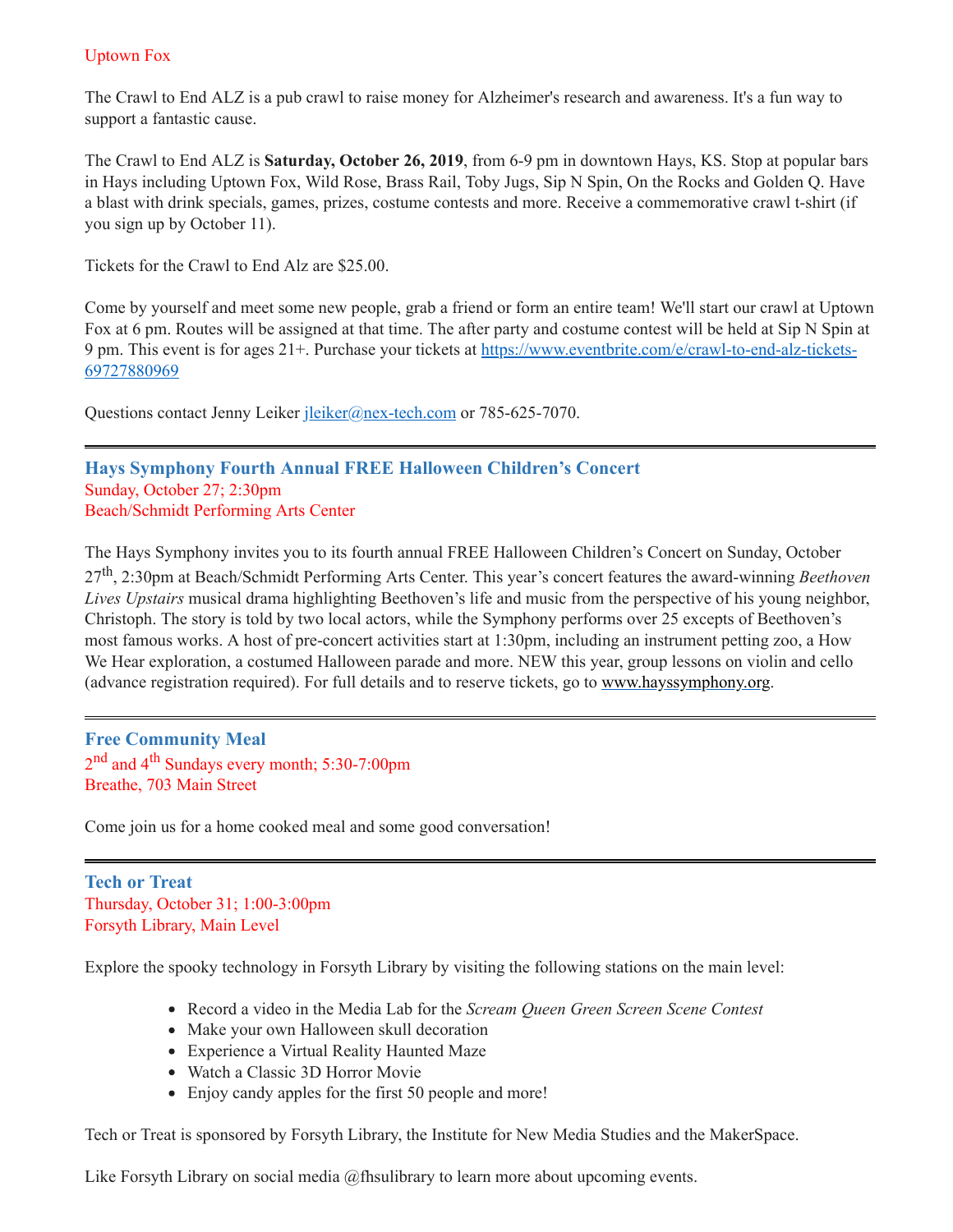## <span id="page-10-0"></span>**CommPortal Trainings**

November 4th; 9:00am, 2:00pm November18th; 9:00am, 2:00pm Tomanek Hall 161

Training is being provided to those who would like to gain a better understanding of their desktop phone. These sessions will cover various settings within the CommPortal desktop application as well as provide time for questions afterwards.

#### **WHAT ARE MY OPTIONS?**

Two types of training will be provided.

#### **Basic CommPortal Training**:

- Install the CommPortal Desktop Application
- CommPortal Assistant Toolbar
- Speed Dials: Setting up & updating
- Voicemail Messages: How to access, forward, and delete

#### **Intermediate CommPortal Training**:

- Create a Work Schedule
- View & Create Rules (i.e. ring multiple phones, send calls to another phone)
- Add/Import Contacts
- Message Settings

#### **WHEN & WHERE ARE THESE SESSIONS?**

Training sessions for November have been scheduled. Please see below to view session times on each date.

|                                  | November 4         | November 18      | Location         |
|----------------------------------|--------------------|------------------|------------------|
| Basic CommPortal Training        | 9:00am             | $2:00 \text{pm}$ | Tomanek Hall 161 |
| Intermediate CommPortal Training | 2:00 <sub>pm</sub> | 9:00am           | Tomanek Hall 161 |

#### **WHO CAN ATTEND?**

These trainings are open to all FHSU faculty & staff. If these selected dates conflict with your schedule, please feel free to contact Sarah [Taggart](https://fhsu.edu/technology/training) in Tech Services to discuss other training arrangements.

#### <span id="page-10-1"></span>**MDC Workshop – Leadercast Hays**

Wednesday, November 6; 8:00am-11:45am & 1:15-5:00pm Memorial Union – Black & Gold Room

Author Patrick Lencioni. TV personality Gayle King. Neuroscientist Dr. Caroline Leaf. What do these people have in common? They are some of the world's most renowned leadership experts, and western Kansas communities will have the opportunity to learn from them virtually this November! This workshop features a blend of recorded sessions from these influential leadership figures and live interaction with FHSU facilitators & your peers. Attend either the morning or afternoon session for \$65, or both for only \$100! All participants are also welcome to attend a complimentary networking luncheon, featuring Food Network Star Marcus Samuelsson's "Lessons from the Kitchen."

*Please register by October 30.*

*Special thanks to the Hays Area Chamber of Commerce, Nex-Tech Wireless, and Sunflower Electric Power Corporation for helping bring this event to Hays!*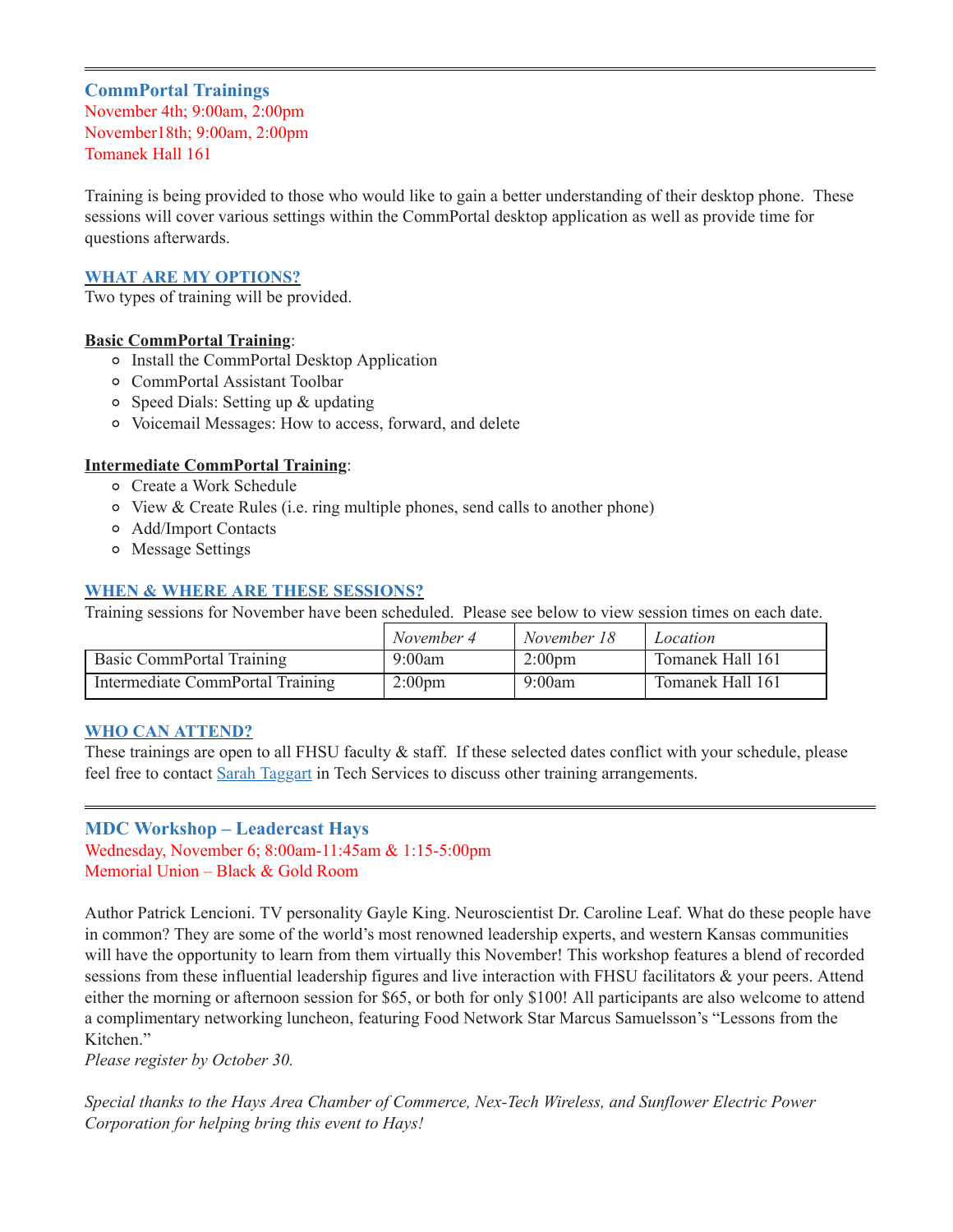As FHSU faculty and staff, your registration fee is complimentary, thanks to your FHSU Vice President. *Limited funding is available annually per division***.**

Registration can be completed online at <https://webapps.fhsu.edu/MDC2.0/Default.aspx> or by calling Hannah Hilker at (785) 628-4121.

<span id="page-11-0"></span>**"pURE pie": Undergraduate Research/Scholarly Activities Event** Wednesday, November 6; 5:30-7:00pm Forsyth Library, South Study Area

The Undergraduate Research Experience (URE) Steering Group is hosting an event, "pURE pie," on Wednesday, November  $6^{\text{th}}$  from 5:30 – 7:00 p.m. in the south study area of Forsyth Library to help connect undergraduate students with faculty members who are engaged in research/scholarly activities on campus. Come to the informal event to talk with faculty, learn about different research happening on campus, eat pie, and maybe even win a prize!

Faculty members interested in participating, please contact Maureen Duffy at [mpduffy@fhsu.edu.](mailto:mpduffy@fhsu.edu)

<span id="page-11-1"></span>**Encore Series Presents – Cirque Mechanics: 42 FT – A Menagerie of Mechanical Marvels** Wednesday, November 6, 7:30 PM Beach/Schmidt Performing Arts Center

At the center of every circus rests a 42ft ring full of thrills, laughs and excitement. Cirque Mechanics company dares us to leap into the circus ring and experience a galloping mechanical metal horse and a rotating tent of strongmen, acrobats and aerialists. The show's unique mechanical interpretation of the traditional and it's story full of the lore of the historic one-ring circus create a welcoming place, like a big top, where we can all be amazed.

For more information or to purchase tickets, visit the Memorial Union Student Service Center, call 785-628-5306 or visit [www.fhsu.edu/encore.](http://www.fhsu.edu/encore) Or you can purchase tickets online conveniently via [TicketReturn.](https://www.ticketreturn.com/prod2/team.asp?sponsorid=12794#.XbG3CJJKi70) Tickets for the general public are \$40 reserved and \$30 unreserved; for seniors, tickets are \$35 reserved and \$25 unreserved; and for FHSU students and children ages 5-17, tickets are \$30 reserved and \$20 unreserved.

Questions? Contact Jacob Ternes at [jaternes@fhsu.edu](mailto:jaternes@fhsu.edu)

#### <span id="page-11-2"></span>**MDC Workshop – First Impressions Matter: A customer Service Workshop** Tuesday, November 19; 8:30am-12:00pm Sternberg Museum – Engel Ed. Classroom

Customer service is an important part of your business strategy, no matter what industry you are in. This training will assist participants in implementing a service culture within their organization. The workshop will also help develop individual professional and personal aptitudes in the areas of customer service, telephone etiquette, communication/listening, written and email communication. Stick around after lunch to learn how to optimize your strategy in a world booming with technology in "Customer Service in the Digital Age" from  $1 - 4:30$  p.m.! *Please register by November 12.*

\*Register for both "First Impressions Matter" and "Customer Service in a Digital Age" on Nov. 19 for a *discounted price of \$200!*

As FHSU faculty and staff, your registration fee is complimentary, thanks to your FHSU Vice President. *Limited funding is available annually per division***.**

Registration can be completed online at <https://webapps.fhsu.edu/MDC2.0/Default.aspx> or by calling Hannah Hilker at (785) 628-4121.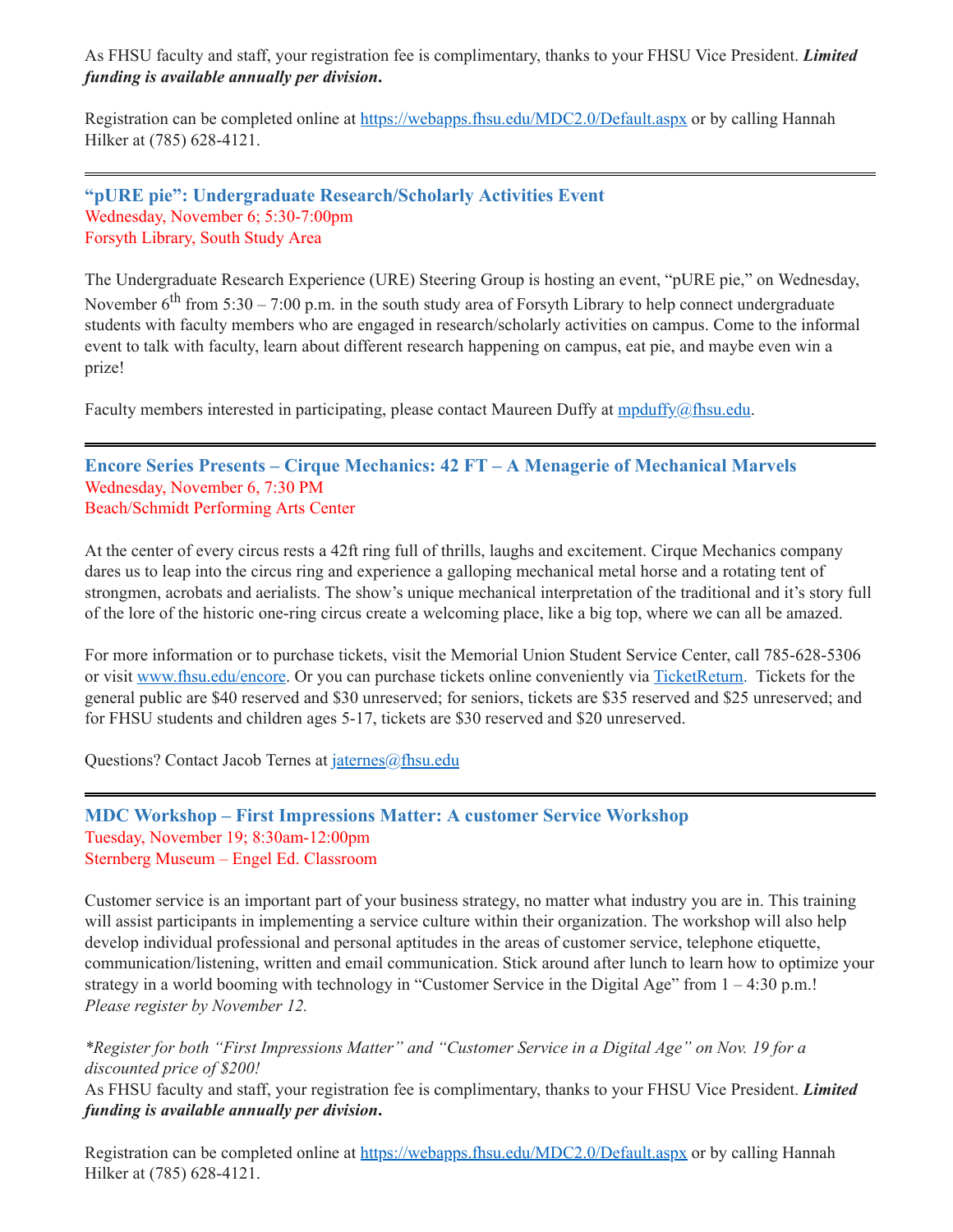**MDC Workshop – Customer Service in the Digital Age** Tuesday, November 19; 1:00-4:30pm Sternberg Museum – Engel Ed. Classroom

Face-to-face conversations and phone calls have been replaced with Facebook posts, tweets, snaps, and texts. Living in an immediate, technological, and informational age has an impact on your customer service strategy – don't let communication misunderstanding determine your customer's experience! In "Customer Service in the Digital Age", you will learn the latest trends in email, instant messaging, customer-service oriented websites, and social media posting. We'll also cover what to do when an angry customer posts a negative review or comment. The workshop will cover online customer service tools and application strategies for your business to implement, as well as discuss what kind of future trends to expect.

*Please register by November 12.*

\*Register for both "First Impressions Matter" and "Customer Service in a Digital Age" on Nov. 19 for a *discounted price of \$200!*

As FHSU faculty and staff, your registration fee is complimentary, thanks to your FHSU Vice President. *Limited funding is available annually per division***.**

Registration can be completed online at <https://webapps.fhsu.edu/MDC2.0/Default.aspx> or by calling Hannah Hilker at (785) 628-4121.

#### **SHARE WITH STUDENTS**

## <span id="page-12-0"></span>**First Year Student Opportunity – 2019 First Year Institute**

The Center for Student Engagement Office is currently planning the **2019 First Year Institute**, please inform firstyear students that you might interact with of this exciting opportunity. The FYI program is designed for first-year (freshman) college students to come together and discover how to have success as a first year student with team building activities and speakers focused on topics such as how to get involved at FHSU, navigating the college campus, and gaining important leadership skills. In addition, students will attend breakout sessions throughout the program on getting involved with campus organizations, understanding how to be a leader on a college campus, being involved with diverse student populations, and more. Students will have an opportunity to meet other firstyear students and leaders on the FHSU campus. This is a **free event** where students will receive dinner and a t-shirt at no cost. Students who are interested can sign-up until October 25<sup>th</sup>. In order to attend please sign-up through the First Year Institute Tiger Link page: <https://tigerlink.fhsu.edu/submitter/form/start/344696>

If you have any additional questions or if your students have any questions please do not hesitate to contact Ryan Haxton at [rdhaxton.se@mail.fhsu.edu](mailto:rdhaxton.se@mail.fhsu.edu), below are specific details regarding the event:

- Date: **Friday, November 1 st**
- Time: **2 – 6:30 p.m.**
- <span id="page-12-1"></span>Location: **Memorial Union**

#### **Political Science Offering Several Short Courses for Spring**

Do you know a student looking for a course that can teach valuable skills and information that isn't a semester long? The Department of Political Science is pleased to offer several short courses for Spring 2020, including: **January 21-March 23, 2020** POLS 101 VB American Government POLS 420 LSAT Preparation POLS 670 VB Workshop in Political Science: Change Management for Administrators **January 21-February 23, 2020** POLS 280 VA Introduction to Public Policy